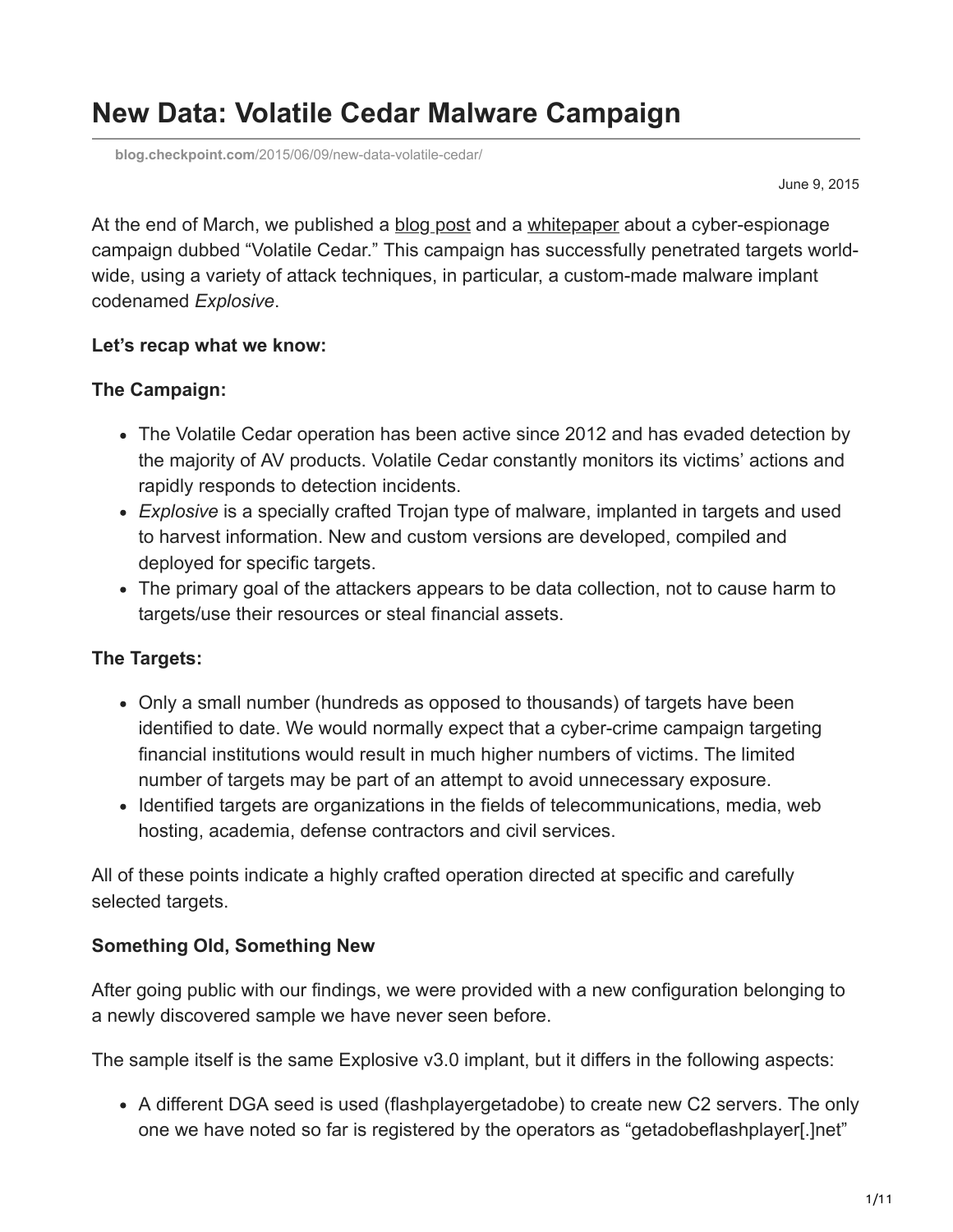All of the victims of this thread are Saudi Arabia-based.

## **Attribution**

We want to present our attribution case with stronger evidence to back up our claims and provide a more detailed explanation.

There were many questions raised by our colleagues and customers as to how and why we came to the conclusion that this operation originated in Lebanon.

Through careful analysis of the operation, both previously known victims and C2 servers as well as targets infected with the sample containing the newly discovered configuration, we were able to create a heat map of the infections.

Looking at the target map of the operation we see the following:



Although there are infections all over the world, the highest concentration of infections is in the Middle East – specifically in Israel, Lebanon and Saudi Arabia.

So why do we still say that the group behind Volatile Cedar is Lebanese?

If we take a closer look at the targets, we see the distribution of the victims themselves based on industry vertical: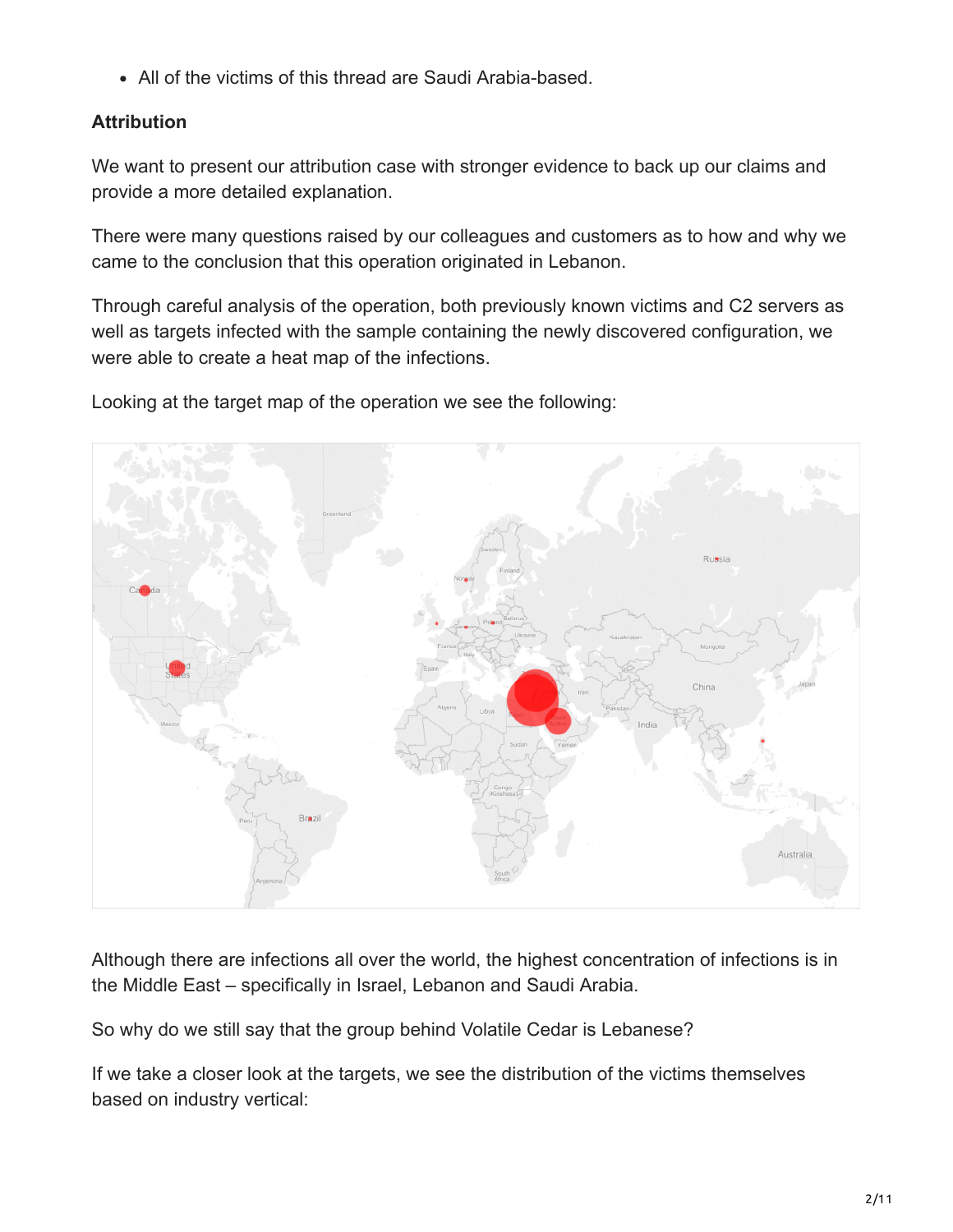

If we dig deeper and look into the distribution of the hacked websites on the hosting services, we notice the following two interesting facts:

- 1. The victim sites on the compromised web services were primarily Middle Eastern web sites. This is true not only for the majority of the infections in Israel, Lebanon and Saudi Arabia, but all over the world as well.
- 2. The majority of the victimized sites themselves belong to different companies that work with national and defense companies.

These observations about the victims allow us to assume that the operators behind this activity maintain high interest in the region and its politics.

Other indications we found about the operators:

The strings inside the binary code in Arabic: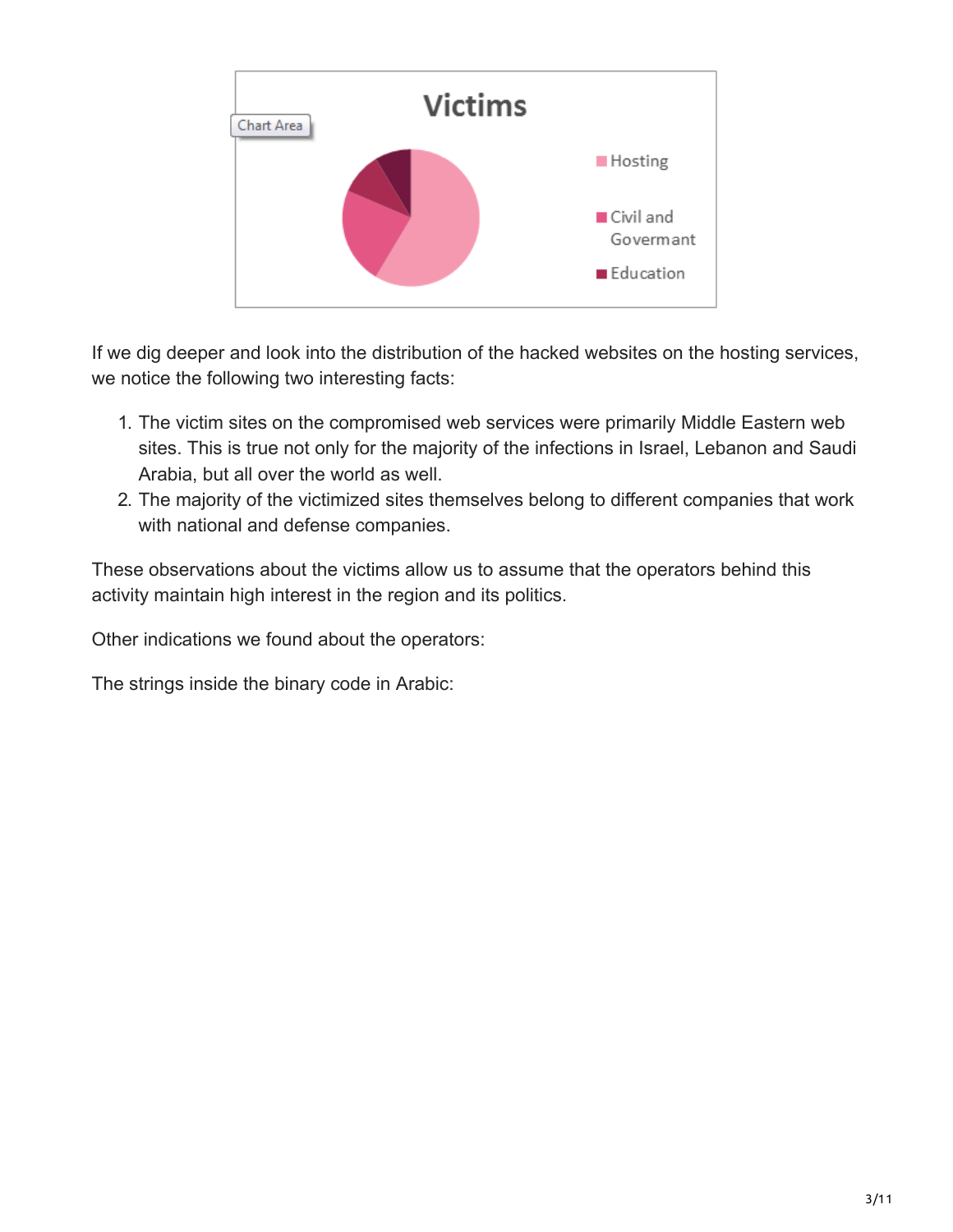| Parameter                                       | Value                                          |
|-------------------------------------------------|------------------------------------------------|
| DLD-VR                                          | v3                                             |
| DLD-IH1<br>f                                    | 12                                             |
| $\overline{f}$<br>DLD-IH2                       | 15                                             |
| $\overline{f}$<br>DLD-RL                        | $\Omega$                                       |
| $\overline{f}$<br>DLD-RN                        | Adobe Updater                                  |
| $\overline{f}$<br>DLD-D                         | http://adobegetflashplayer.net/adobe/index.php |
| <u>  f   f   f   f   f   f   f   f</u><br>DLD-E | .net+.co.uk                                    |
| DLD-C                                           | adobe-flash-player-16                          |
| DLD-IP                                          | 85 25 226 119                                  |
| DLD-TN                                          | MohandessLB-443                                |
| <b>DLD-PRT</b>                                  | 445                                            |
| DLD-S                                           | flashplayergetadobe                            |
| DLD-P                                           | /adobe/index.php                               |
| <b>DLD-NTI</b>                                  | 300                                            |
| DLD-ST                                          | AdobeUpdater                                   |
| DLD-USA                                         | 0                                              |
| DLD-C0                                          | adobe-flash-player-16                          |
| DLD-SN                                          | AdobeUpdater                                   |
| <b>DLD-USI</b>                                  | false                                          |
| <u>f f f f f f</u><br>DLD-IHC                   | false                                          |
| DLD-ACT                                         | true                                           |
| $\overline{f}$<br>DLD-RCH                       | true                                           |
|                                                 |                                                |

The PE resources inside the malware files are in Lebanese Arabic

# **D** File information

| <b>O</b> Identification               |  | Q Details | <b>Content</b> |  |  |
|---------------------------------------|--|-----------|----------------|--|--|
|                                       |  |           |                |  |  |
| We Number of PE resources by type     |  |           |                |  |  |
| <b>RT VERSION</b>                     |  |           |                |  |  |
| i■ Number of PE resources by language |  |           |                |  |  |
| <b>ARABIC LEBANON</b>                 |  |           |                |  |  |
|                                       |  |           |                |  |  |

Compilation times – The time stamps correlate to the working hours of the Lebanese time zone (GMT+ 2).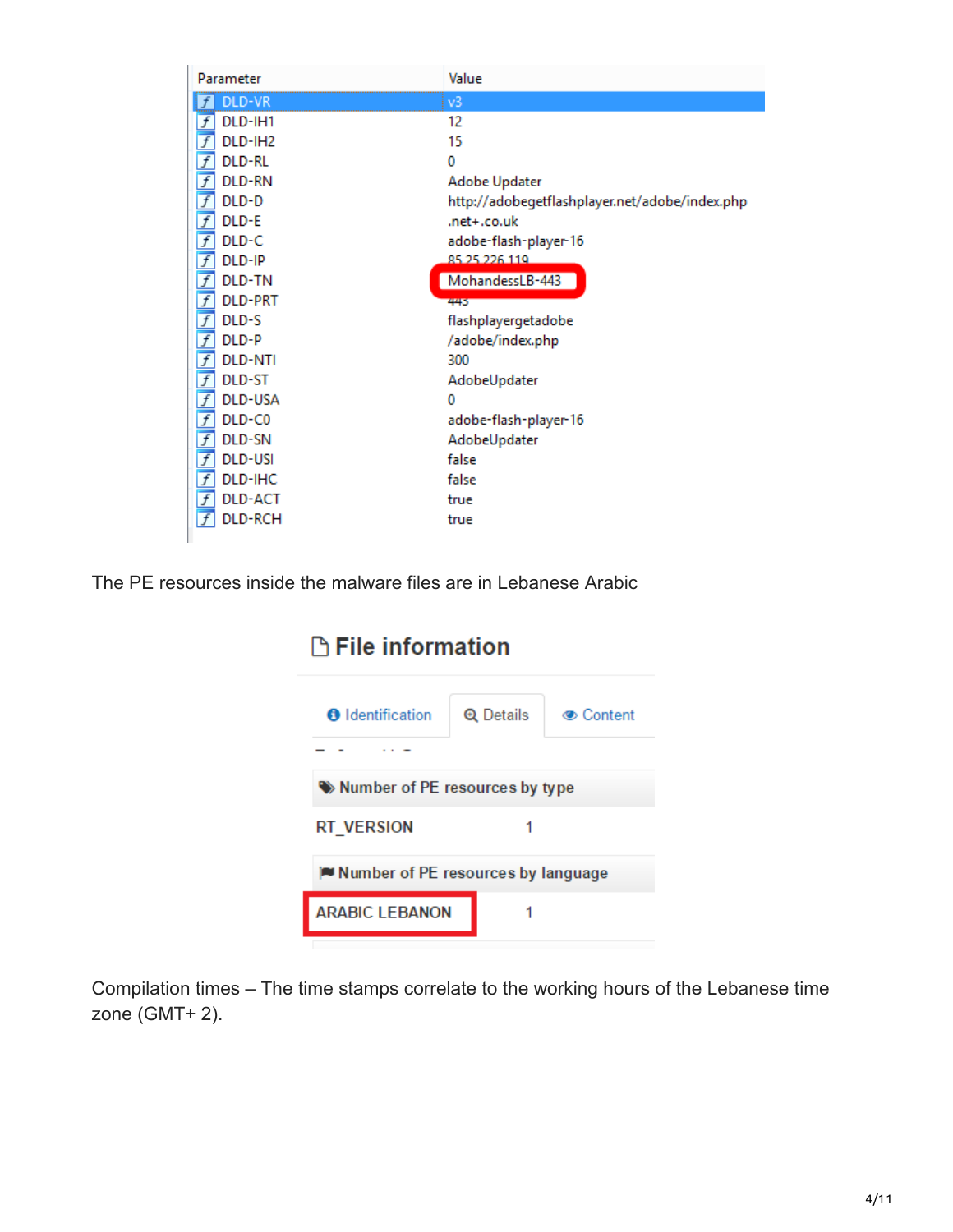

Some of the C2 servers are hosted in Lebanon (true for the first *Explosive* version).

| <b>ASN</b>                                                                                                                                                                     | AS39010 TERRANET-AS TerraNet sal (registered Nov 25, 2005)                                                                                                                                                                                                                     |  |
|--------------------------------------------------------------------------------------------------------------------------------------------------------------------------------|--------------------------------------------------------------------------------------------------------------------------------------------------------------------------------------------------------------------------------------------------------------------------------|--|
| <b>Resolve Host</b>                                                                                                                                                            | wigo-213-204-122-130.terra.net.lb                                                                                                                                                                                                                                              |  |
| <b>Whois Server</b>                                                                                                                                                            | whois.ripe.net                                                                                                                                                                                                                                                                 |  |
| <b>IP Address</b>                                                                                                                                                              | 213.204.122.130                                                                                                                                                                                                                                                                |  |
|                                                                                                                                                                                | % Abuse contact for '213.204.122.0 - 213.204.122.255' is 'ripe-admin@terra.net.lb'                                                                                                                                                                                             |  |
| inetnum:<br>netname:<br>descr:<br>country:<br>admin-c:<br>$tech-c:$<br>status:<br>$mnt-by:$<br>changed:<br>remarks:<br>created:<br>last-modified:<br>source:                   | 213.204.122.0 - 213.204.122.255<br>LB-TERRANET<br>TerraNet sal<br>L <sub>B</sub><br>TRM1-RIPE<br>TRM1-RIPE<br>ASSIGNED PA<br>LB-TERRANET<br>witani@terra.ne.tlb 20110711<br>INFRA-AW<br>2008-05-15T13:26:32Z<br>2011-07-11T12:23:00Z<br><b>RIPE</b>                            |  |
| role:<br>address:<br>address:<br>address:                                                                                                                                      | TerraNet Ripe Management<br>TerraNet sal<br>Nassar Center, 5th floor                                                                                                                                                                                                           |  |
| address:<br>phone:<br>$fax-no:$<br>$e$ -mail:<br>$admin-c$ :<br>tech-c:<br>tech-c:<br>$nic-hdl$ :<br>notify:<br>$mnt-by:$<br>changed:<br>created:<br>last-modified:<br>source: | Beirut, Lebanon<br>+961 1 577533<br>ripe-admin@terra.net.lb<br><b>WH7765-RIPE</b><br>WI69-RIPE<br><b>WH7765-RIPE</b><br>TRM1-RIPE<br>ripe-admin@terra.net.lb<br>LB-TERRANET<br>ripe-admin@terra.net.lb 20020103<br>2002-01-03T13:25:41Z<br>2006-11-29T08:37:34Z<br><b>RIPE</b> |  |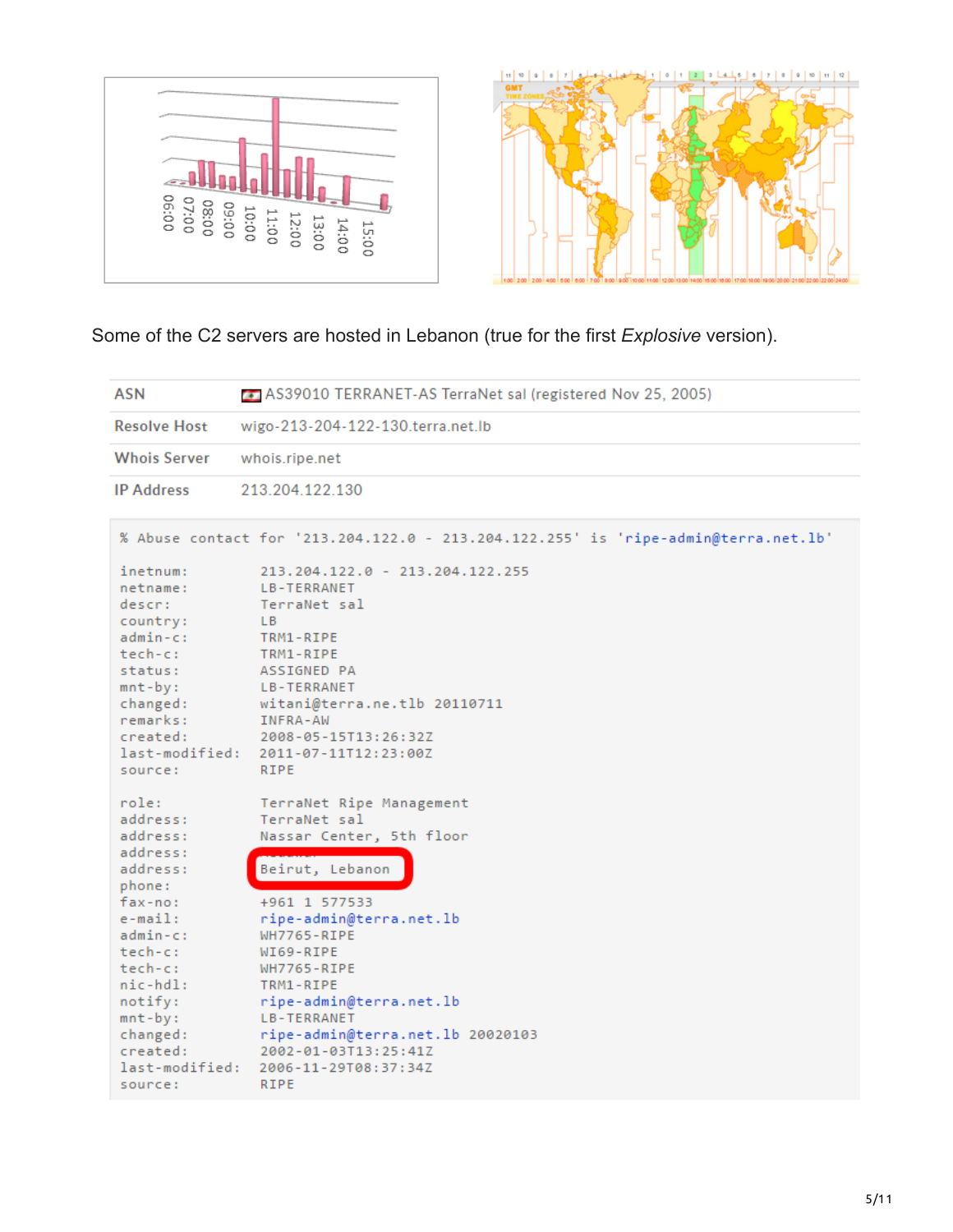Some of the domains used in the campaign were at some point registered to Lebanese addresses – a fact that was later changed by the operators.

|   | 2014-12-05                                              | 2015-01-19                                                                        |
|---|---------------------------------------------------------|-----------------------------------------------------------------------------------|
| 1 | Domain Name: DOTNETEXPLORER. INFO                       | <sup>1</sup> Domain Name: DOTNETEXPLORER. INFO                                    |
|   | 2 Domain ID: D47996051-LRMS                             | 2 Domain ID: D47996051-LRMS                                                       |
|   | 3 Creation Date: 2012-10-05T13:37:48Z                   | 3 Creation Date: 2012-10-05T13:37:48Z                                             |
|   | 4 Updated Date: 2014-10-09T09:56:55Z                    | 4 Updated Date: 2014-12-22T12:39:51Z                                              |
|   | 5 Registry Expiry Date: 2015-10-05T13:37:48Z            | 5 Registry Expiry Date: 2015-10-05T13:37:48Z                                      |
|   | 6 Sponsoring Registrar: Cloud Group Limited (R212-LRMS) | 6 Sponsoring Registrar: Cloud Group Limited (R212-LRMS)                           |
|   | 7 Sponsoring Registrar IANA ID: 84                      | 7 Sponsoring Registrar IANA ID: 84                                                |
|   | 8 WHOIS Server:                                         | 8 WHOIS Server:                                                                   |
|   | 9 Referral URL:                                         | 9 Referral URL:                                                                   |
|   | 10 Domain Status: clientTransferProhibited              | 10 Domain Status: clientTransferProhibited                                        |
|   | 11 Registrant ID:DI 24370494                            | 11 Registrant ID: PP-SP-001                                                       |
|   | 12 Registrant Name: carima oun                          | 12 Registrant Name: Domain Admin                                                  |
|   | 13 Registrant Organization: N/A                         | 13 Registrant Organization: Privacy Protection Service INC d/b/a                  |
|   |                                                         | PrivacyProtect.org                                                                |
|   | 14 Registrant Street: beirut beirut                     | 14 Registrant Street: C/O ID#10760, PO Box 16                                     |
|   | 15 Registrant City: beirut                              | 15 Registrant Street: Note - Visit PrivacyProtect.org to                          |
|   |                                                         | contact the domain owner/operator                                                 |
|   | 16 Registrant State/Province: beirut                    | 16 Registrant City: Nobby Beach                                                   |
|   | 17 Registrant Postal Code: 961                          | 17 Registrant State/Province: Queensland                                          |
|   | 18 Registrant Country:LB                                | 18 Registrant Postal Code: QLD 4218                                               |
|   | 19 Registrant Phone: +961.961558668                     | 19 Registrant Country: AU                                                         |
|   |                                                         | 20 Registrant Phone: +45.36946676<br>21 Registrant Phone Ext:                     |
|   | 20 Registrant Phone Ext:                                |                                                                                   |
|   | 21 Registrant Fax:                                      | 22 Registrant Fax:                                                                |
|   | 22 Registrant Fax Ext:                                  | 23 Registrant Fax Ext:                                                            |
|   | 23 Registrant Email: carima2010@live.com                | 24 Registrant Email: contact@privacyprotect.org                                   |
|   | 24 Admin ID:DI 24370494                                 | 25 Admin ID: PP-SP-001                                                            |
|   | 25 Admin Name: carima oun                               | 26 Admin Name: Domain Admin                                                       |
|   | 26 Admin Organization: N/A                              | 27 Admin Organization: Privacy Protection Service INC d/b/a<br>PrivacyProtect.org |
|   | 27 Admin Street: beirut beirut                          | 28 Admin Street: C/O ID#10760, PO Box 16                                          |
|   | 28 Admin City: beirut                                   | 29 Admin Street: Note - Visit PrivacyProtect.org to contact the                   |
|   |                                                         | domain owner/operator                                                             |
|   | 29 Admin State/Province: beirut                         | 30 Admin City: Nobby Beach                                                        |

#### **A few words on the attackers' modus operandi**

Disclaimer: Any assumptions made or conclusions drawn are based solely on our analysis of data from a limited group of targeted systems. As our sample size is admittedly restricted, it is possible that the attackers may also exhibit other behaviors that we have not encountered to date.

In the cases in which we have analyzed victim data, we saw the following interesting information:

#### *One site to rule them all*

Looking at victim data from the hosting companies, we noticed that the compromise of a single website led to the compromise of almost all the sites hosted by this service.

#### *One is enough*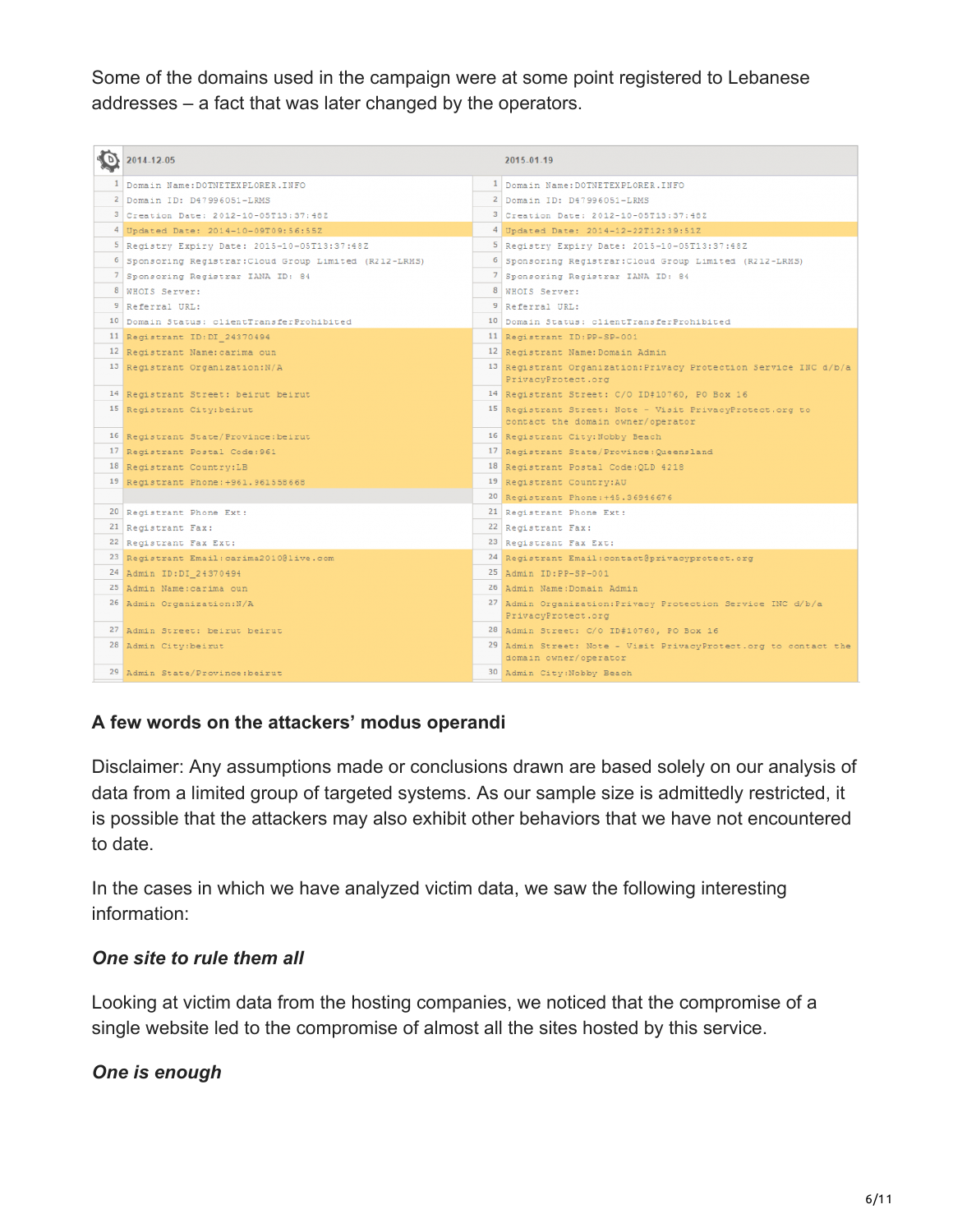Previously, we described that a typical attack begins with a vulnerability scan followed by a web shell injection to the compromised site. Based on analyzed victim data, we found that only one of the compromised sites per hosting service contained a web shell. The rest of the sites were most likely accessed using stolen admin credentials.

## *Continuous deployment*

When we reviewed the logs of different victims, we found that version upgrades were almost always automated and occurred within seconds of each other.

## *OP-SEC? NOP-SEC!*

In such a highly targeted operation, you would expect the operators to try and cover their tracks as much as possible. However, they left hints about their identity at almost every step of the way (see our earlier case for attribution). In the midst of our investigation of the infected machines, we discovered old tools or old key logging data collected by the malware was not removed, thereby exposing the operation to greater possibilities of discovery.

## *Hide in plain "site"*

Dealing with an operation of this scope, with such carefully chosen targets, we would have expected a higher quality of malware development. These days, even the simplest malwares are packed to avoid detection, do not contain useless functions and code, or use obfuscated strings – all things we have noted to be poorly executed in *Explosive* and the other tools used in this campaign.

## **Appendix – Indicators**

## *Explosive Hashes:*

a00cd6d4d40cd0634c2d301f023b49c477bf9324640c8346a8596f4fceddd5aa af5490785da0a859c5046791cf28fa5ad617122c21a99687db66356d1f8aefef 22d9e9193a341a617b30f3f9e50634dee0a03760badbeddf5cb34dda85192816 ad7422d6ffa43d4eea1b27d6a4842e69968bd1dde1c741afeba8a3271f9c5656 b74bd5660baf67038353136978ed16dbc7d105c60c121cf64c61d8f3d31de32c 08c0f0e6dadfc8f6a824e20d9de7fdd3e17f8ea115094379833c23834bbf9e79 a177b3a3add8acea3150de93be9f876c4ad8ba606bac5f88f20d682d2a89df57 37f4e9d0153221d9a236f299151c9f6911a6f78fff54c91b94ea64d1f3a8872b d0f059ba21f06021579835a55220d1e822d1233f95879ea6f7cb9d301408c821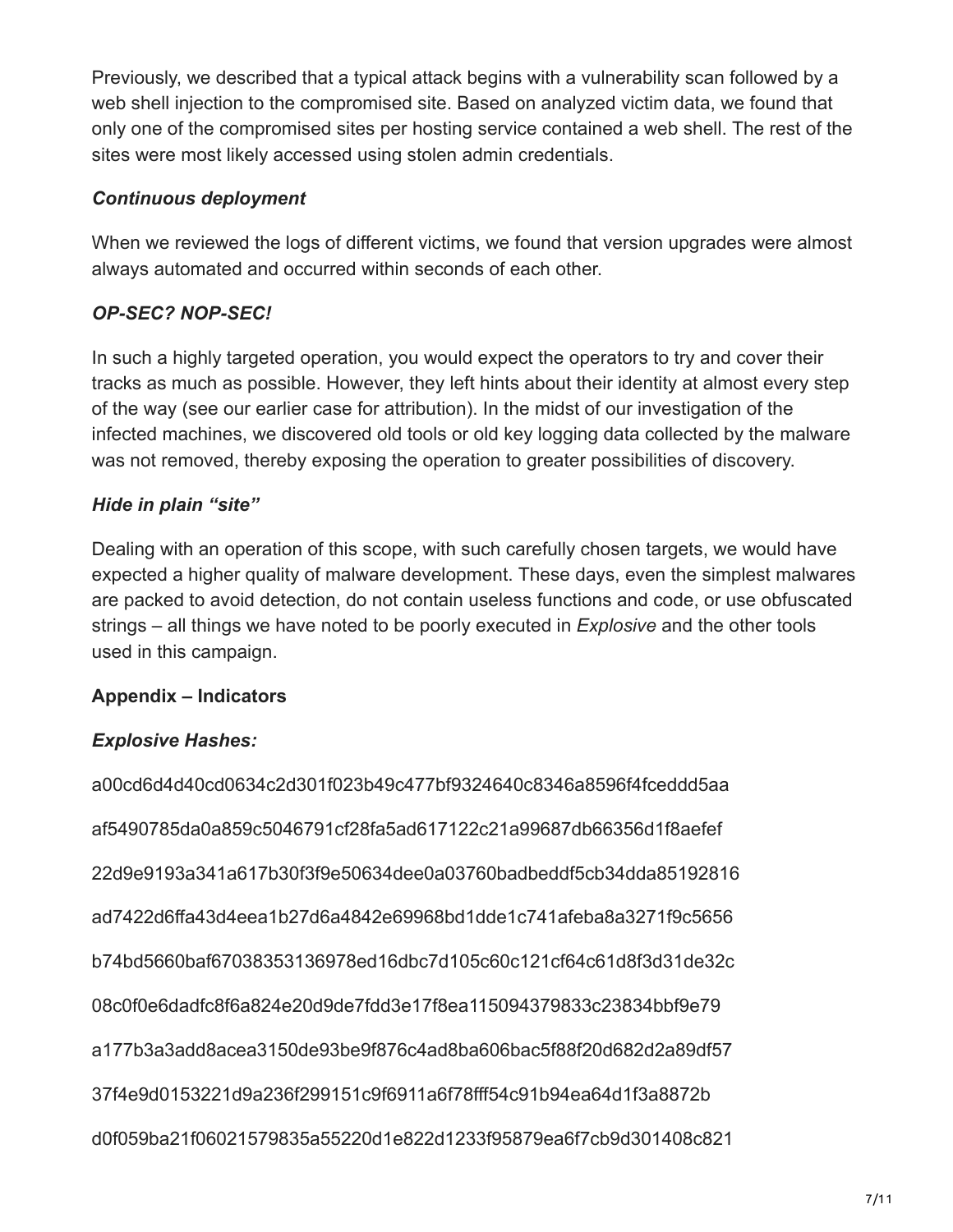cc83382c823c15abd96cc3fd518f672ac0a6757142aac91a40dcdf1311f27ef9 a98099541168c7f36b107e24e9c80c9125fefb787ae720799b03bb4425aba1a9 e5b68ab68b12c3eaff612ada09eb2d4c403f923cdec8a5c8fe253c6773208baf 0008065861f5b09195e51add72dacd3c4bbce6444711320ad349c7dab5bb97fb ea335556fecaf983f6f26b9788b286fbf5bd85ff403bb4a1db604496d011be29 bed0bec3d123e7611dc3d722813eeb197a2b8048396cef4414f29f24af3a29c4 b275c8978d18832bd3da9975d0f43cbc90e09a99718f4efaf1be7b43db46cf95 41dd95533d85a0fd099ee79fbb4c8699ae6f9299b74034b8bafa3b0ea4a1fb3a 97ab07c8020aead6ce0d9196e03d3917045e65e8c65e52a16ec6ef660dd96968 bd039bb73f297062ab65f695dd6defafd146f6f233c451e5ac967a720b41fc14 30196c83a1f857d36fde160d55bd4e5b5d50fbb082bd846db295cbe0f9d35cfb 52cb02da0462fdd08d537b2c949e2e252f7a7a88354d596e9f5c9f1498d1c68f bc12d7052e6cfce8f16625ca8b88803cd4e58356eb32fe62667336d4dee708a3 fc085d9be18f3d8d7ca68fbe1d9e29abbe53e7582453f61a9cd65da06961f751 5d491ea5705e90c817cf0f5211c9edbcd5291fe8bd4cc69cdb58e8d0e6b6d1fe d8fdcdaad652c19f4f4676cd2f89ae834dbc19e2759a206044b18601875f2726 50414f60d7e24d25f9ebb68f99d67a46e8b12458474ac503b6e0d0562075a985 3bedb4bdb17718fda1edd1a8fa4289dc61fdda598474b5648414e4565e88ecd5 1b76fdbd4cd92c7349bc99291137637614f4fb9598ae29df0a39a422611b86f8 ba168c69866ba2e370c9bfbfe06d5863af0e4b387ce05084928710af3c7c43ce b74bd5660baf67038353136978ed16dbc7d105c60c121cf64c61d8f3d31de32c 03641e5632673615f23b2a8325d7355c4499a40f47b6ae094606a73c56e24ad0 ef47aaf4e964e1e1b7787c480e60a744550de847618510d2bf54bbc5bda57470 1952fa94b582e9af9dca596b5e51c585a78b8b1610639e3b878bbfa365e8e908 dea53e331d3b9f21354147f60902f6e132f06183ed2f4a28e67816f9cb140a90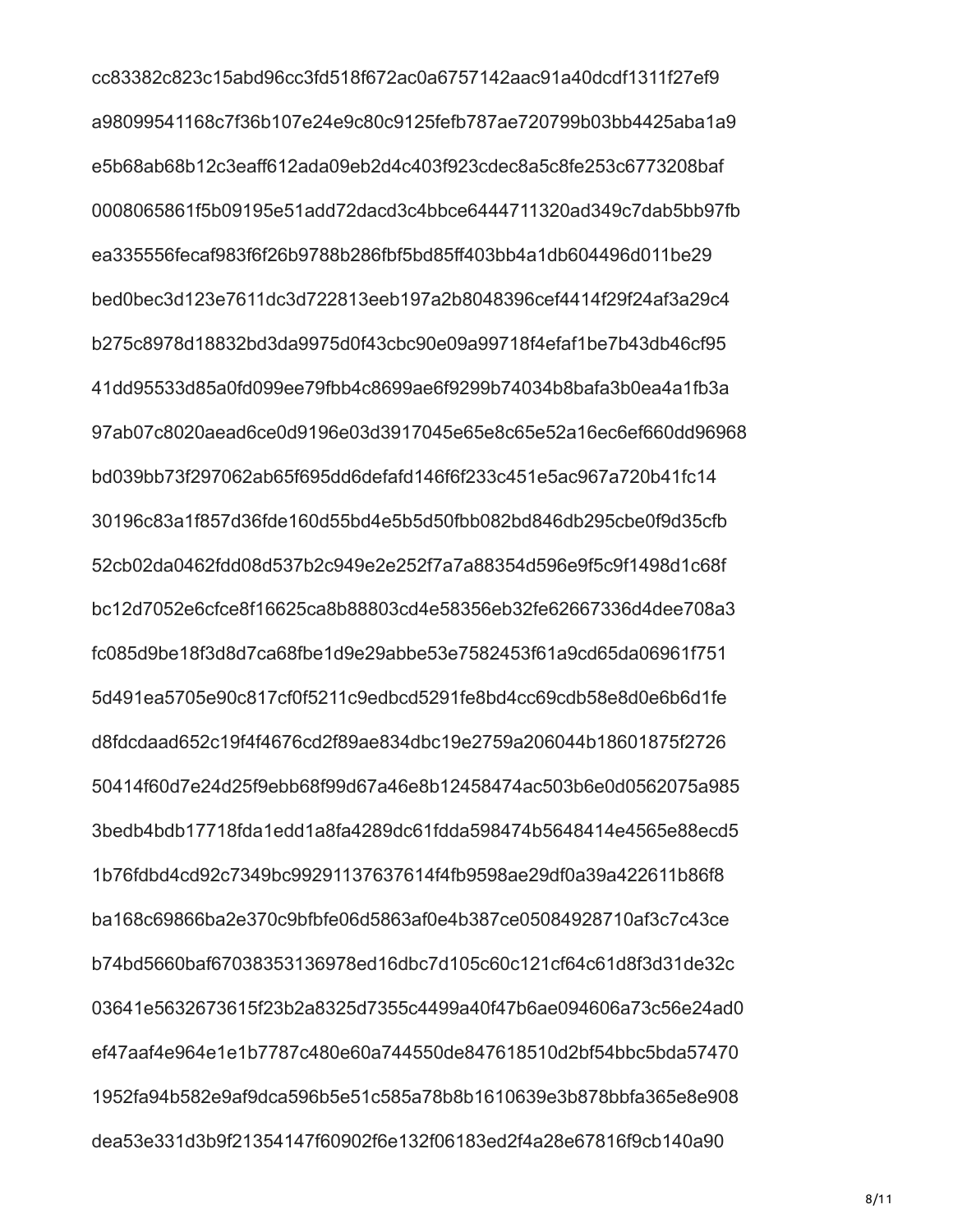973fbccbc6d917883d502c88cb7fadfc1a5657adbec377c7a4ed77292ebaeda9 5a310669920099cd51f82bc9eb5459e9889b6357a21f7ce95ac961e053c79acb 37f4e9d0153221d9a236f299151c9f6911a6f78fff54c91b94ea64d1f3a8872b d0f059ba21f06021579835a55220d1e822d1233f95879ea6f7cb9d301408c821 5663b2d4a4aec55d5d6fb507e3fdcb92ffc978d411de68b084c37f86af6d2e19 388f5bc2f088769b361dfe8a45f0d5237c4580b287612422a03babe6994339ff bdef2ddcd8d4d66a42c9cbafd5cf7d86c4c0e3ed8c45cc734742c5da2fb573f7 bfc63b30624332f4fc2e510f95b69d18dd0241eb0d2fcd33ed2e81b7275ab488 07529fae9e74be81fd302d022603d9f0796b4b9120b0d6131f75d41b979bbca5 d30f306d4d866a07372b94f7657a7a2b0500137fe7ef51678d0ef4249895c2c5 6674ffe375f8ab54cfa2a276e4a39b414cf327e0b00733c215749e8a94385c63 e2e6ed82703de21eb4c5885730ba3db42f3ddda8b94beb2ee0c3af61bc435747 f46ca3838f1843961a95274afc403300ba8c9cc7562f9fc1316f88f9453d3ec7 e463fdd4f769ea2d12cbe5a362edfba75fb251fe1b69c7437514a0f9863ee998 88cac72f0c754cca4f110e518476722497cb49465e69b10a030cd3f1b1b969c0 3becda7d601cf482d7ef236da6342239684694ed141a911601f321616440f6fa 35dcb7e62bac287e4e3f1fdcefdbf71e5dfe539208c36537ca1bbdce6749e612 f5c68a3ee7cc9ef8126687f035f9e46cdb90f03b4d3e10aaee38ad0793ee661a a177b3a3add8acea3150de93be9f876c4ad8ba606bac5f88f20d682d2a89df57 47f45532108686fa535dbc32b5356f2005dc13c90f399170fa880ebd530f4645 af5490785da0a859c5046791cf28fa5ad617122c21a99687db66356d1f8aefef 487d8841582cb01231379fbffd7df87d4253c5dd3c26b06756490000d1ee1e82 ad7422d6ffa43d4eea1b27d6a4842e69968bd1dde1c741afeba8a3271f9c5656 08c0f0e6dadfc8f6a824e20d9de7fdd3e17f8ea115094379833c23834bbf9e79 **Web shell hashes** 

 $9/11$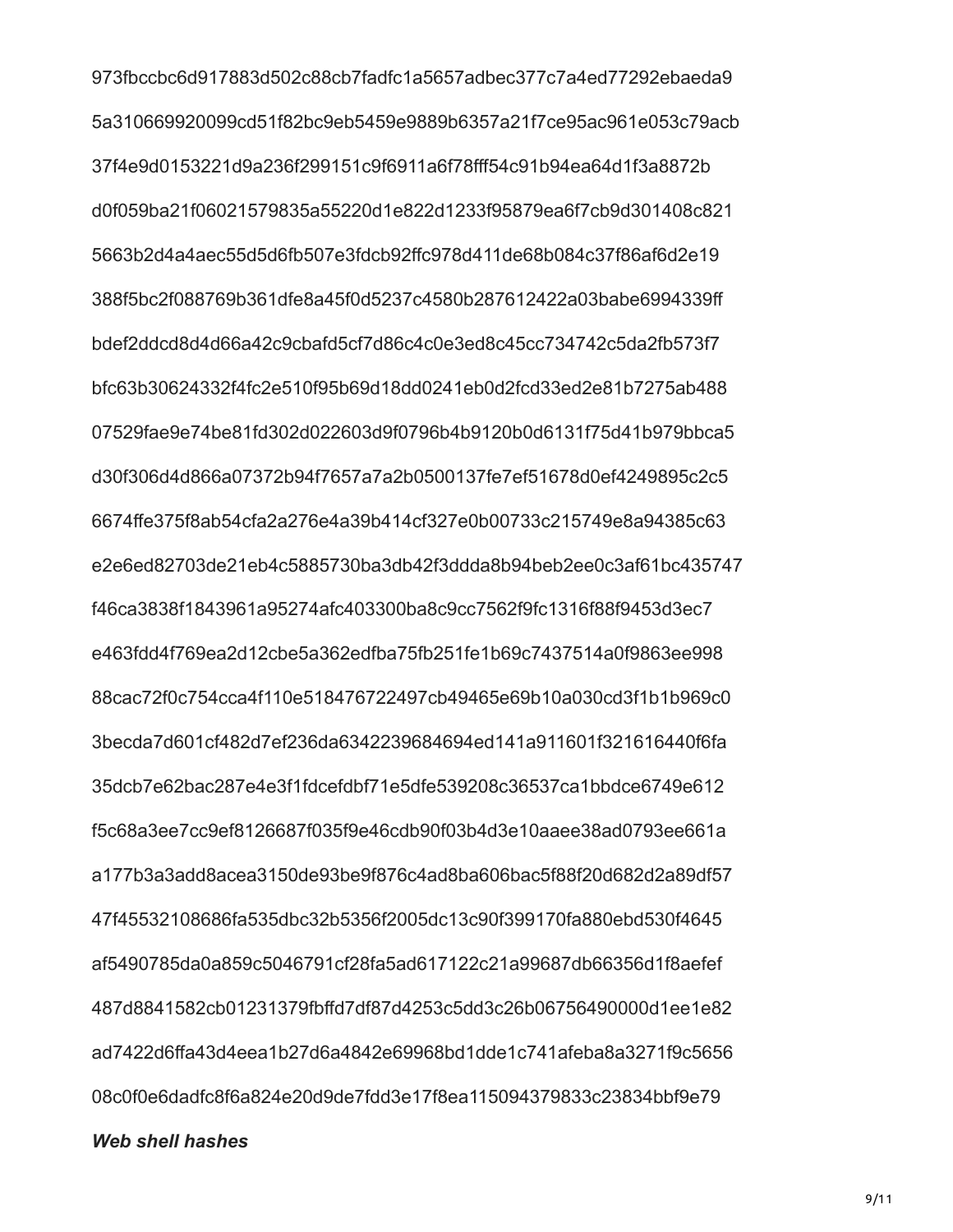5953c9bf800c67b67f1a3d9691119488d3a1d6e6c6691f8a15d28436cd7122a7 d7cb6fc59d81e935764653f99dd2cbf38aff7b1bf2a423e3846dcb17c52d871e 493007afc73a3d6573b2b53457d6c82e24e16591807565d6caf3e5b6b5d407a2 e33118afd512762c79d840b782dd5cfa2472c97613103e60f8d5427a0a26beb3 b64d6e0e09b6daab209d14f2e684d819433605763208fbfc901a9ab7fd62ce05 a616c039b0ffa2682f001a6978c5edfaac2c3f828b6b18de6bc91f4abaa2d9bb c103c3c0a1d7983ca1951a72800346fad32a67b4be013a97361a3d85e0e8cd98 d1299a5c75882de2407f50b47c8a111349d4660e5b3fb7fdedfc4cfc2ef98a91 2f2e794064e28a4cd6eb0c0e10d929453367c4b01a55fadf15037817c55e9cdb e584e0ae44a507d71cf97b490ea6a7ba9ce23b99f5c8bc6875ce60efa6bdf3df 4de07466f24a26311fe011f92c8b04e7c2c3ef4df8f5853bde523404ac06c34f 1dc13fe7f576f5c5ccac4230bdf2122d8351dd50266d0b712291ce59d1c788ae 709137152c150345578348529485afcfc711ba3cf1f55943f963809d3597adf7

#### **Other tools hashes**

22d9e9193a341a617b30f3f9e50634dee0a03760badbeddf5cb34dda85192816 26e64f95ee23a6ec3b9fb8f937bed8e6ea247379b1f0b2e95ef071dc113b420c

#### **C&C** servers

69[.164].190[.194

50[.]60[.]129[.]74

85[.]25[.]20[.]27

213[.]204[.]122[.]130

213[.]204[.]122[.]133

184[.]107[.]97[.]188

69[.]94[.]157[.]80

## **Static and Dynamic C&C updater servers**